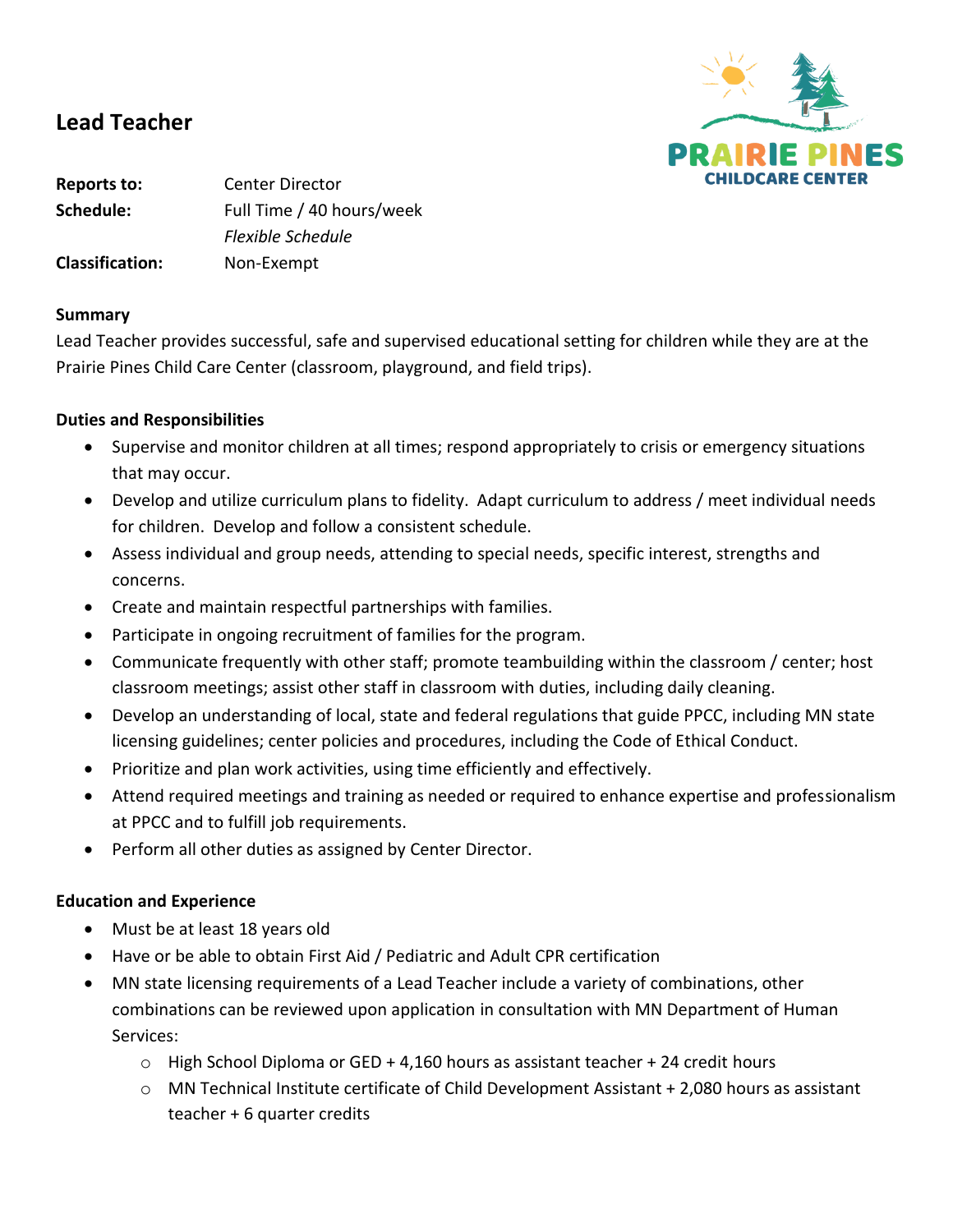- o Valid or Renewable Center CDA (Child Development Associate) for appropriate age + 1,560 hours as assistant teacher, aide or student intern
- o 2 year degree in child development or early childhood education + 1,040 hours as assistant teacher, aide or student intern + 6 quarter credits
- $\circ$  Bachelor degree in any field + 1,040 hours as assistant teacher, aide or student intern + 18 quarter credits
- o MN Teaching License for elementary education without kindergarten endorsement + 520 hours as assistant teacher, aide, or student intern + 6 quarter credits within one year of initial employment
- $\circ$  MN Teaching License for prekindergarten or elementary education with a kindergarten endorsement
- o **Infant Room Lead Teacher only** may be an RN or LPN

## **Key Competencies**

To execute this job successfully, an individual must be able to perform each essential duty satisfactorily. The requirements listed below are representative of the knowledge, skill and/or ability required to do so:

- Reliable, regular attendance.
- Flexible schedule to accommodate needs for program services, including some evenings, or possibly weekends.
- Effectively organize, prioritize, solve problems and handle multiple tasks while maintaining high quality of work. Frequent problem solving abilities.
- Excellent communication skills from verbal communication with parents and team members, to written communication for parent updates and completing necessary paperwork.
- Good crisis management, being able to remain cool and composed in a crisis.
- Classroom experience to understand how to handle a group of children, the importance of child development knowledge, and how to establish classroom structure.
- Understanding of local, state and federal child care regulations / statutes.
- Ability to supervise and monitor children to ensure a safe environment. This includes the physical ability to monitor and move quickly in order to respond to children for safety.
- Ability to respond competently and positively to the culture, traditions, lifestyles, language and values of each individual, family and the community.
- Ability to maintain the integrity of confidential client information.
- A positive ambassador of Prairie Pines Child Care Center and its mission. You represent the center by your actions and by your language.
- Display a positive, professional and respectful demeanor at all times toward team members and families served , following PPCC Code of Conduct..
- Pass a background check prior to hire.
- Valid driver's license and ability to be insured*.*

## **Physical Demands**

Reasonable accommodations may be made to enable individuals with disabilities to perform the essential functions. While performing the duties of this job, the Lead Teacher is occasionally required to: